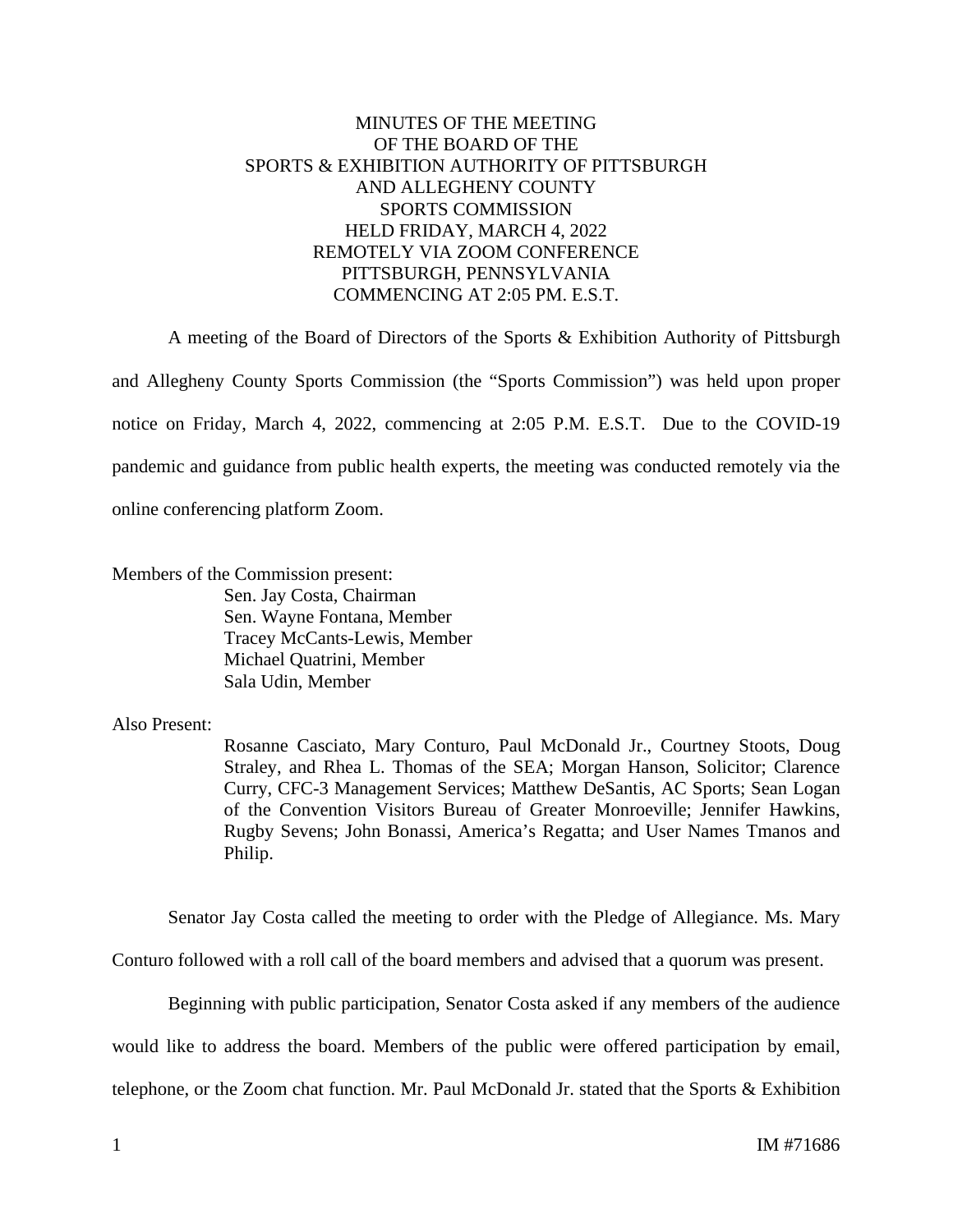Authority of Pittsburgh and Allegheny County ("SEA") had not received any comments via email, no one registered to speak via telephone, and no comments were submitted via the Zoom chat function thus far. Seeing no request from the public to address the board, Senator Costa moved to the next item on the agenda, approval of the minutes from the meeting of November 16, 2021. A motion was made, seconded and unanimously approved.

Senator Costa continued to the next item on the agenda, Report of SEA Chief Financial Officer regarding 2021 Annual Report – Activity of Restricted Account and each Subaccount.

Ms. Conturo stated that pursuant to Section 27.4 of Pennsylvania General Assembly Act 42 of 2017 ("Act 42"), an annual allocation has been made of funds from the Pennsylvania Gaming Economic Development and Tourism Fund ("EDTF") for use by the SEA for the establishment, administration, and maintenance of a regional sports commission. In accordance with Act 42, the SEA deposits the funds received into a Restricted Account.

Pursuant to the programs and procedures adopted by the SEA and the Sports Commission, by January 31 of each year, the SEA is to provide the Sports Commission with an annual report of the activity of the Restricted Account and each subaccount, including but not limited to receipts and revenues, expenditures, outstanding obligations, and authorizations. The annual report shall be reviewed at the Sports Commission Board meeting held in the first quarter of the year.

Ms. Rosanne Casciato stated that the SEA received two payments of \$1.7 million-plus interest and currently there is \$3.4 million in the Restricted Account. Ms. Casciato stated further no expenses have been paid from the account so far. The SEA's 5% portion has been allocated to its operating budget and of the remaining money, \$2,380,259 is allocated for sporting events and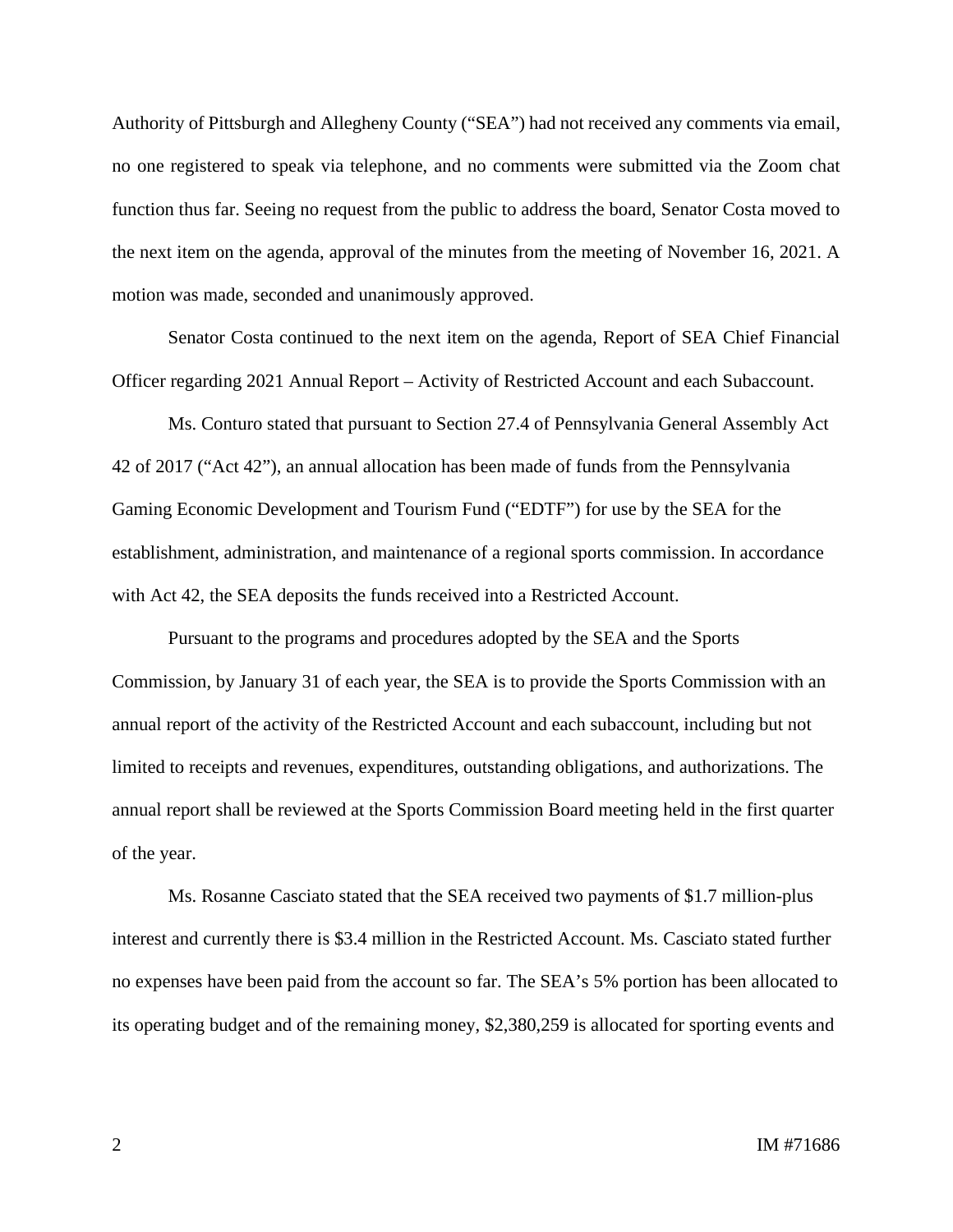\$850,092.57 is allocated to the four facilities (Heinz Field, PPG Paints Arena, PNC Park and David L. Lawrence Convention Center).

Ms. Conturo stated that these dollars comply with the programs and procedures in that 70% goes to the Sports Event Funding ("SEF") Program, 25% goes to facility maintenance, and 5% goes to expenses.

Senator Costa asked if this was the extent of the report.

Ms. Casciato confirmed that is correct.

Senator Costa continued to the next item on the agenda under new business, recommendation of an SEF grant to Basketball Stars of America LLC for 12 weekend youth basketball tournaments to be held from March 4 – May 29, 2022, at various locations in Allegheny County.

Before continuing onto the first grant, Ms. Conturo provided background on the application process. Ms. Conturo stated that these grants are with respect to the 70% of the funding allocated to the SEF Program. Under the programs and procedures, the applications are first reviewed by the Sports Commission, and then the Sports Commission makes a recommendation to the SEA Board with respect to funding. In this round, four applications were received. If the Sports Commission votes today to recommend one or all of the applications, the recommendation would be submitted to the SEA Board. The SEA Board would then vote whether or not to authorize the grant and the entering into a grant agreement. Ms. Conturo further stated the programs and procedures provide that this funding program only provides funding on a reimbursement basis after the event has happened and a final report has been provided with respect to the event.

Senator Costa asked if there were any questions from the board.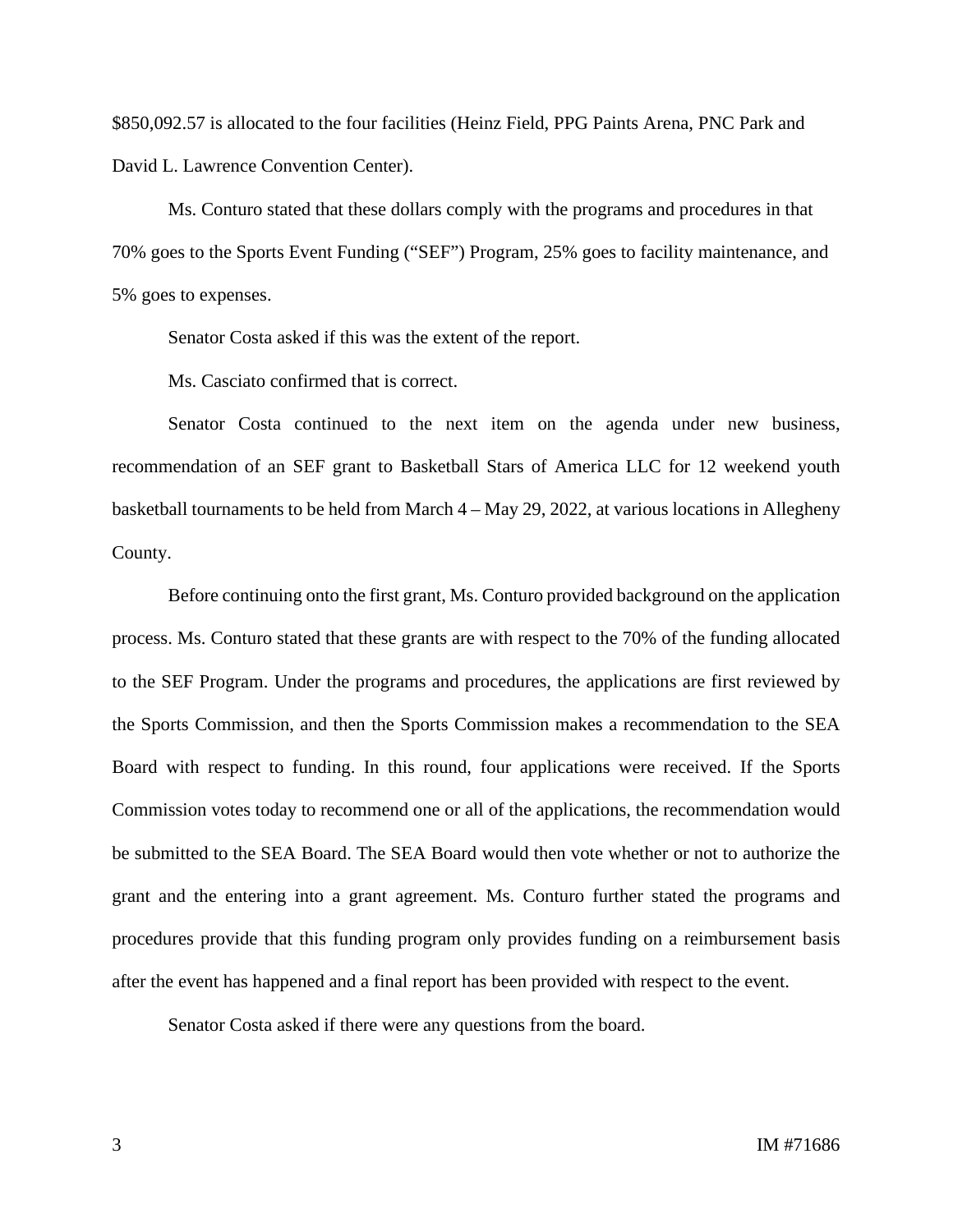Mr. Quatrini asked how the program was published and how these four respondents found out about this funding.

Ms. Conturo stated that a list was developed with organizations and media outlets to distribute a press release to. A press release was issued in December 2021 and again in early January 2022. The press release provided a general outline of the program, where the application can be found, the objective of the program, and how applications would be evaluated. Ms. Conturo further stated the application asks how the organization found out about the program. Two organizations mentioned they learned about the program through media/news articles, one found out via email, and the other learned about it from VisitPittsburgh.

Senator Costa asked if there were any questions, hearing none, Senator Costa asked Ms. Conturo to continue with the first applicant.

Ms. Conturo stated that Basketball Stars of America ("BSA") is requesting funding to support its 2022 Spring Basketball Tournament Circuit to be held at various Allegheny County locations over 12 weekends from March 4 through May 29, 2022. This is an established event, and BSA believes it has the potential to grow larger. The budget for the event is \$350,000.

Ms. Conturo further stated the 12 weekend BSA tournaments planned for 2022 include boys and girls teams ranging in age from  $2<sup>nd</sup>$  to  $12<sup>th</sup>$  grade. It is projected that the event will generate approximately 41,000 visitors, 16,200 from outside of Pennsylvania, with approximately \$7.5 million in visitor spending, including 19,307 hotel room nights.

If approved, the \$50,000 SEF grant funds will be used to pay rental fees for basketball courts at municipal or publicly owned facilities in Allegheny County (\$10,000) and to provide tournament fee discounts to teams that might not be able to afford the trip or pay the registration fee otherwise (\$40,000). The reasons the grant would be recommended to the SEA Board for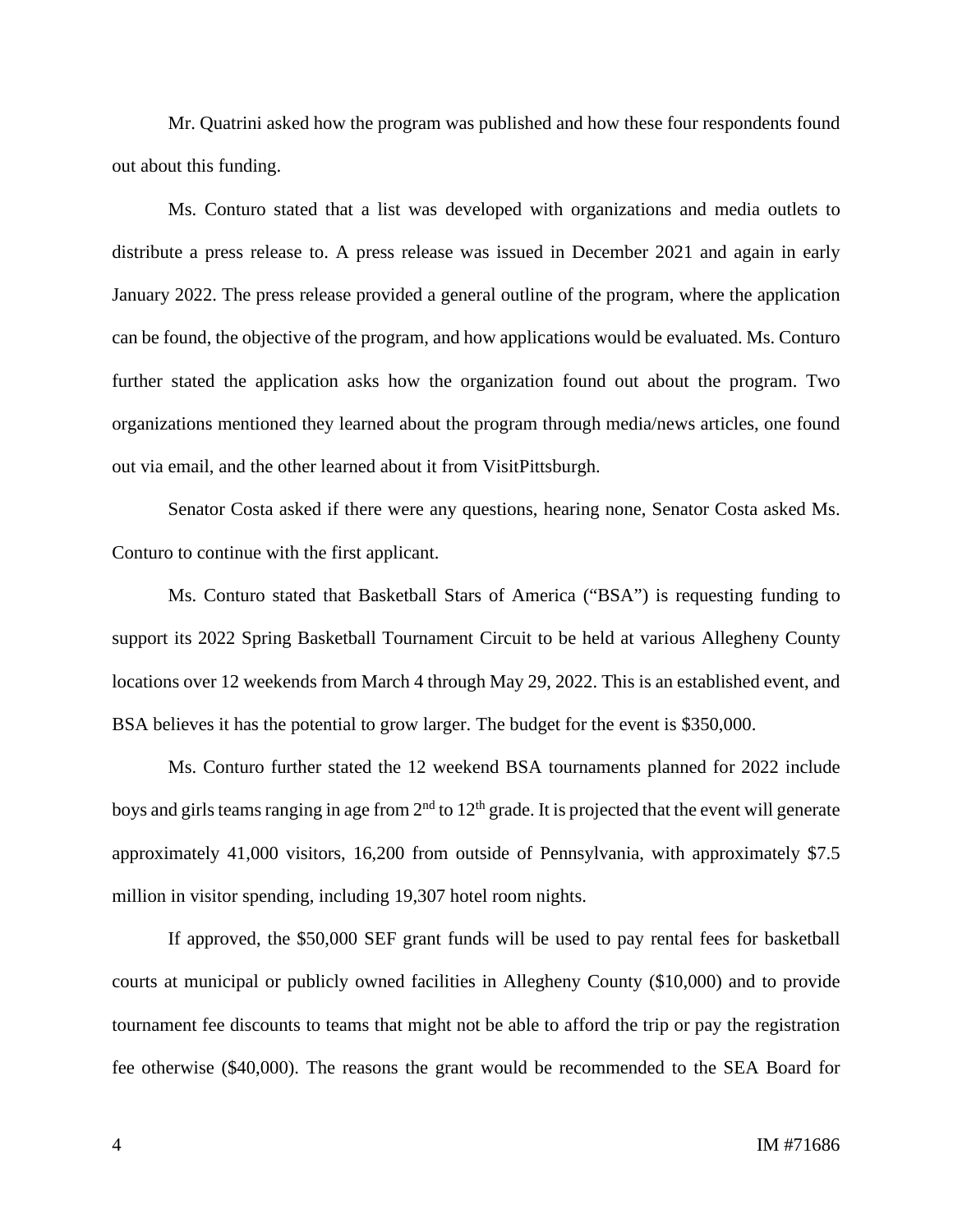funding include economic impact, the potential for the event to grow and expand, and the use of

the funds to provide discounts to the deserving teams.

Senator Costa asked if there were any questions from the board. Hearing none, he asked for a motion to approve. On a motion duly made, seconded, and unanimously carried, the following resolution was approved:

## **RESOLUTION NO. SC004**

RESOLVED that in accordance with the ACT 42 EDTF Restricted Account Programs and Procedures the SEA Sports Commission hereby recommends to the SEA Board that a \$50,000 SEF grant be provided to Basketball Stars of America LLC for its 2022 Spring Basketball Tournament Circuit (12 weekend youth basketball tournaments to be held from March 4 – May 29, 2022, at various locations in Allegheny County), pursuant to a grant agreement substantially in the form provided; and further that the proper officers and members of the SEA Sports Commission are hereby authorized to do all acts as may be necessary and proper to carry out the intent and purpose of this resolution. All resolutions or parts thereof inconsistent with the provisions of this resolution are hereby repealed or rescinded, cancelled or annulled so far as the same affects of this resolution.

Senator Costa continued to the next item on the agenda, recommendation of an SEF grant in the amount of \$75,000 to the Convention Visitors Bureau of Greater Monroeville in support of 13 weekend youth baseball/softball tournaments to be held from May 30 – July 31, 2022, at various locations in Allegheny County by Atlantic Coast Baseball LLC ("AC Sports").

Ms. Conturo stated that the Convention Visitors Bureau of Greater Monroeville ("Visit Monroeville") requests funding to support a series of youth baseball and/or softball tournaments to be held by AC Sports on 13 weekends from April 30 – July 31, 2022, at various locations in Allegheny County. Age groups range from 8 to 18 with boys and girls participating.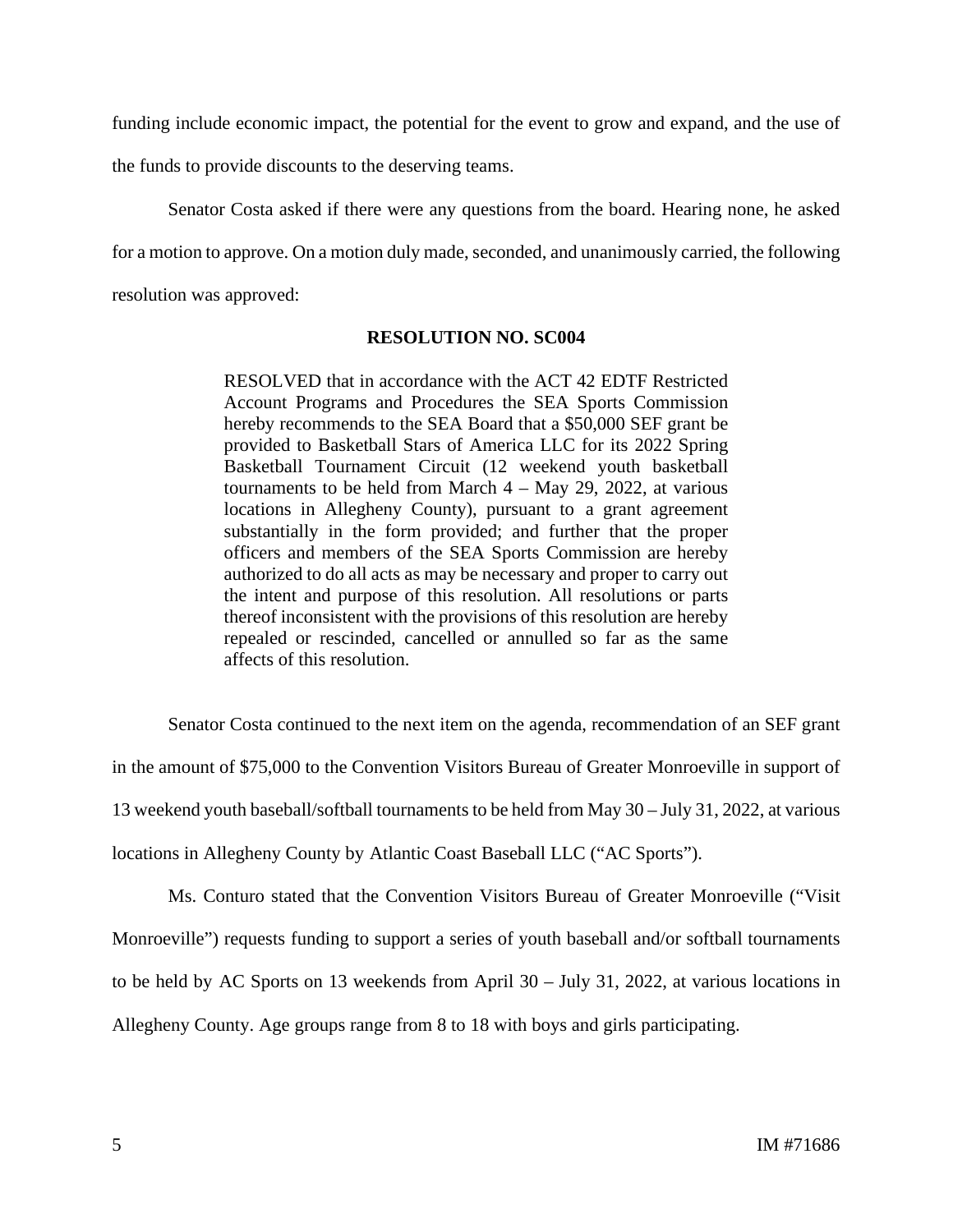Ms. Conturo further stated AC Sports has been running tournaments for 15 years, and this grant will help maintain the event with increasing costs and provide an opportunity for growth. The budget for the event is \$581,620.

Visit Monroeville projects that the 2022 event will provide 8,521 hotel rooms with total projected revenue impact of \$10.43 million. If approved, grant funds will be used to pay for the rental of municipal/publicly owned fields and purchases of baseball and softballs. The grant amount recommended is \$75,000. The reasons the grant would be recommended to the SEA Board for funding include the economic impact and the help it would provide to continue the event whose costs are increasing with the opportunity for growth and expansion.

Ms. Conturo introduced Senator Sean Logan from Visit Monroeville.

Mr. Logan congratulated Ms. Conturo on her upcoming retirement and wished her the best. Mr. Logan indicated this event is one of the largest youth tournaments in Allegheny County and encouraged the Sports Commission's affirmative recommendation. Logan further indicated Matt DeSantis from AC Sports was also in attendance.

Senator Costa stated the program has reached out into Westmoreland and wondered if there was any concern that the organization would leave Allegheny County and go into other areas.

Mr. Logan stated that it is always a possibility, but it's incumbent on Visit Monroeville to protect the tournament to keep it in Allegheny County. He confirmed that other counties do reach out to Mr. DeSantis throughout the year to encourage him to bring the tournament to their areas.

Mr. DeSantis stated that Monroeville is where we started. We go outside of Allegheny County for overflow reasons if there are not enough hotel rooms where the fields are.

Senator Costa asked if the proceeds from the SEF Program would only be used in Allegheny County.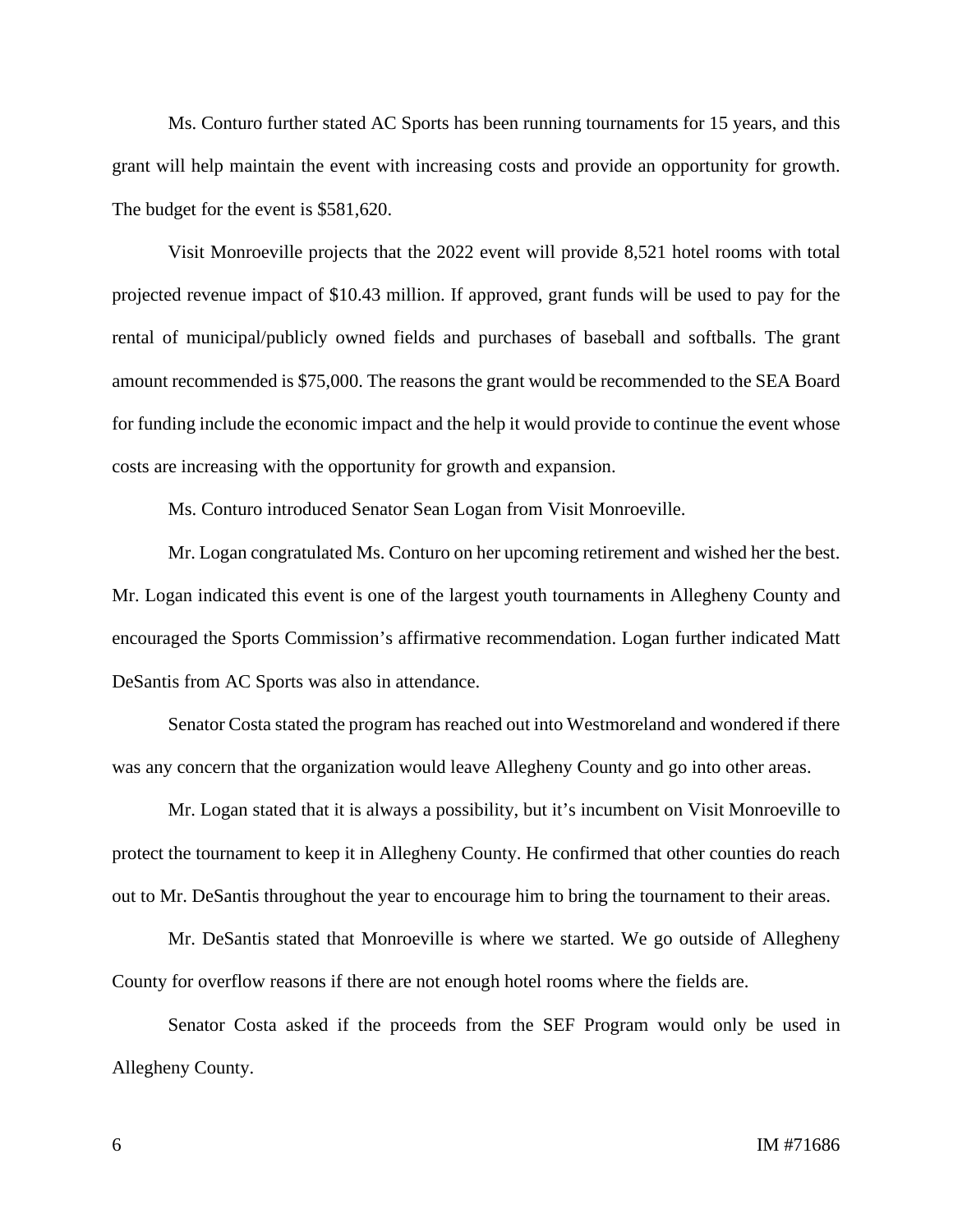Ms. Conturo confirmed that is correct and indicated that that is one of the conditions to be included in the grant agreement.

Senator Costa asked if there were any questions from the board. Hearing none, he asked for a motion to approve. On a motion duly made, seconded, and unanimously carried, the following resolution was approved:

#### **RESOLUTION NO. SC005**

RESOLVED that in accordance with the ACT 42 EDTF Restricted Account Programs and Procedures the SEA Sports Commission hereby recommends to the SEA Board that a \$75,000 SEF grant be provided to the Convention Visitors Bureau of Greater Monroeville (d/b/a Visit Monroeville) in support of 13 weekend youth baseball/ softball tournaments to be held from April 30 – July 31, 2022, at various locations in Allegheny County by Atlantic Coast Baseball LLC (AC Sports), pursuant to a grant agreement substantially in the form provided; and further that the proper officers and members of the SEA Sports Commission are hereby authorized to do all acts as may be necessary and proper to carry out the intent and purpose of this resolution. All resolutions or parts thereof inconsistent with the provisions of this resolution are hereby repealed or rescinded, cancelled or annulled so far as the same affect this resolution.

Senator Costa continued to the next item on the agenda, recommendation of a SEF program grant in the amount of \$70,000 to Sevens Entertainment, LLC ("Premier Rugby Sevens") in support of a Rugby 7s tournament to be held at Highmark Stadium on a Saturday in June or July 2022, together with training during the five days prior at locations in Allegheny County.

Ms. Conturo stated the application was submitted in conjunction with SportsPITTSBURGH, an arm of VisitPITTSBURGH. The event would be a Pittsburgh tour stop for a Rubgy 7s (a short form of the game of rugby) tournament. The Pittsburgh tournament would occur on a Saturday in June or July 2022. On the day of the tournament, there will be six professional men's teams and four professional women's teams that would play matches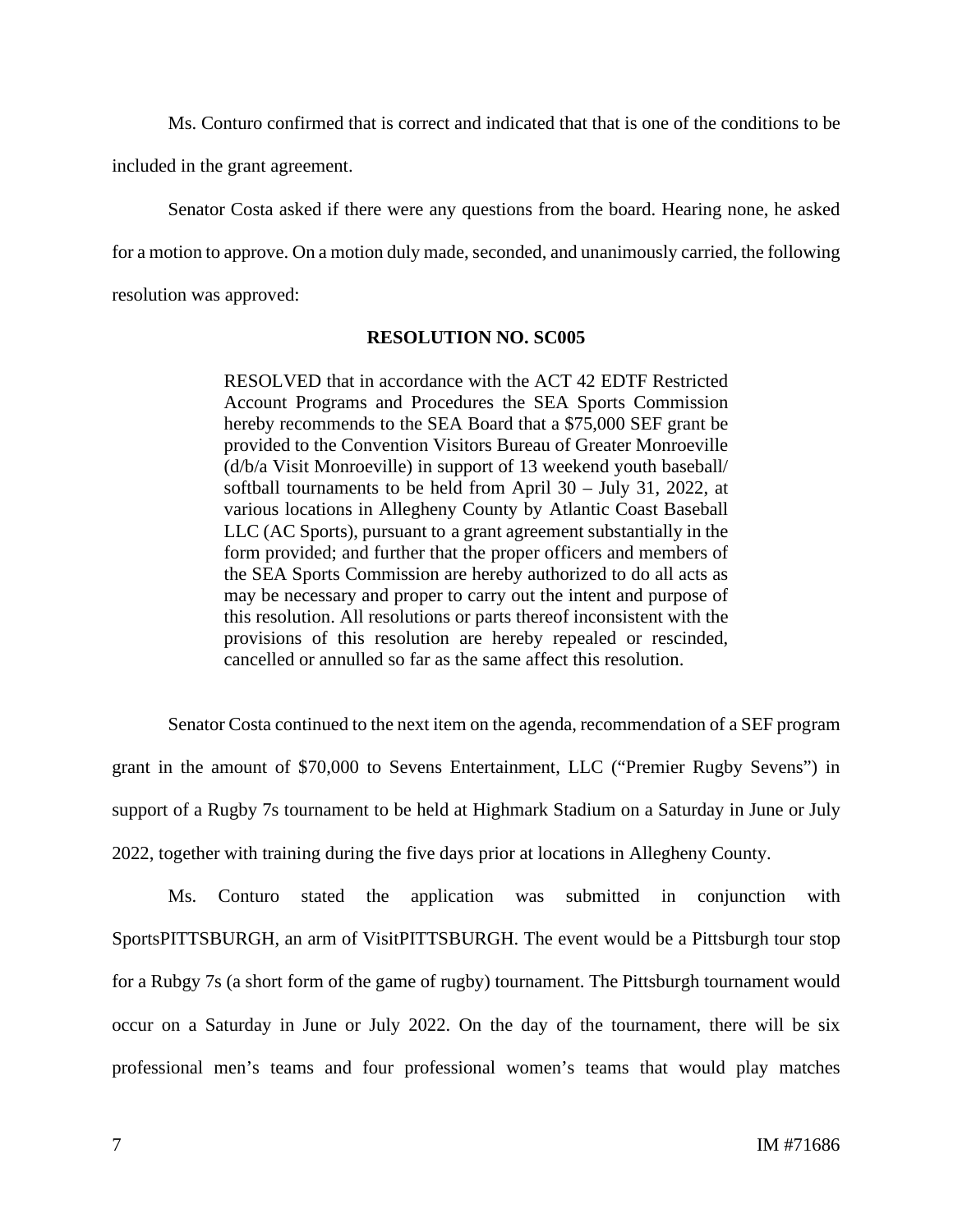throughout the day. Matches are made up of seven-minute halves. The tournament is expected to be held at Highmark Stadium.

Ms. Conturo further stated the five days leading up to the Saturday tournament consist of training programs at two locations in Allegheny County. Ms. Conturo further stated there will also be community engagement activities such as local clinics and other integration with youth organizations during the training days. The budget for this event is \$638,200.

Ms. Conturo stated Rugby 7s is sanctioned by USA Rugby and is the form of rugby showcased in the Olympic games. USA Rugby is currently in negotiations to host the Men's World Cup in 2031 and the Women's World Cup in 2033 of Rugby 7s. If the games are awarded to USA Rugby, Pittsburgh could be one of 30 cities vying to be a host city.

Ms. Conturo further stated that it is expected, going forward, that Pittsburgh would be one stop in a planned four-six event 2022 tournament season for Premier Rugby Sevens. The longterm plan is that Pittsburgh be part of an annual tour, and by 2027 to grow the event from one tournament day to two and from 10 to 22 teams. Attendance for the event is estimated at 5,640. VisitPITTSBURGH estimates that the event will produce 1,755 hotel room nights and \$1,345,628 in visitor spending.

Ms. Conturo stated the SEF grant funds would be used for the rental and operational costs of Highmark Stadium and needed venue build-out (e.g., locker rooms) and/or the rental costs of the training facilities in Allegheny County.

Ms. Conturo further stated the reasons the grant would be recommended to the SEA Board for funding include the following: the economic impact, the national/international fan base for Rugby 7s providing the potential of creating positive national/international media exposure for the region, there is an opportunity that this event could become an annual event for Pittsburgh and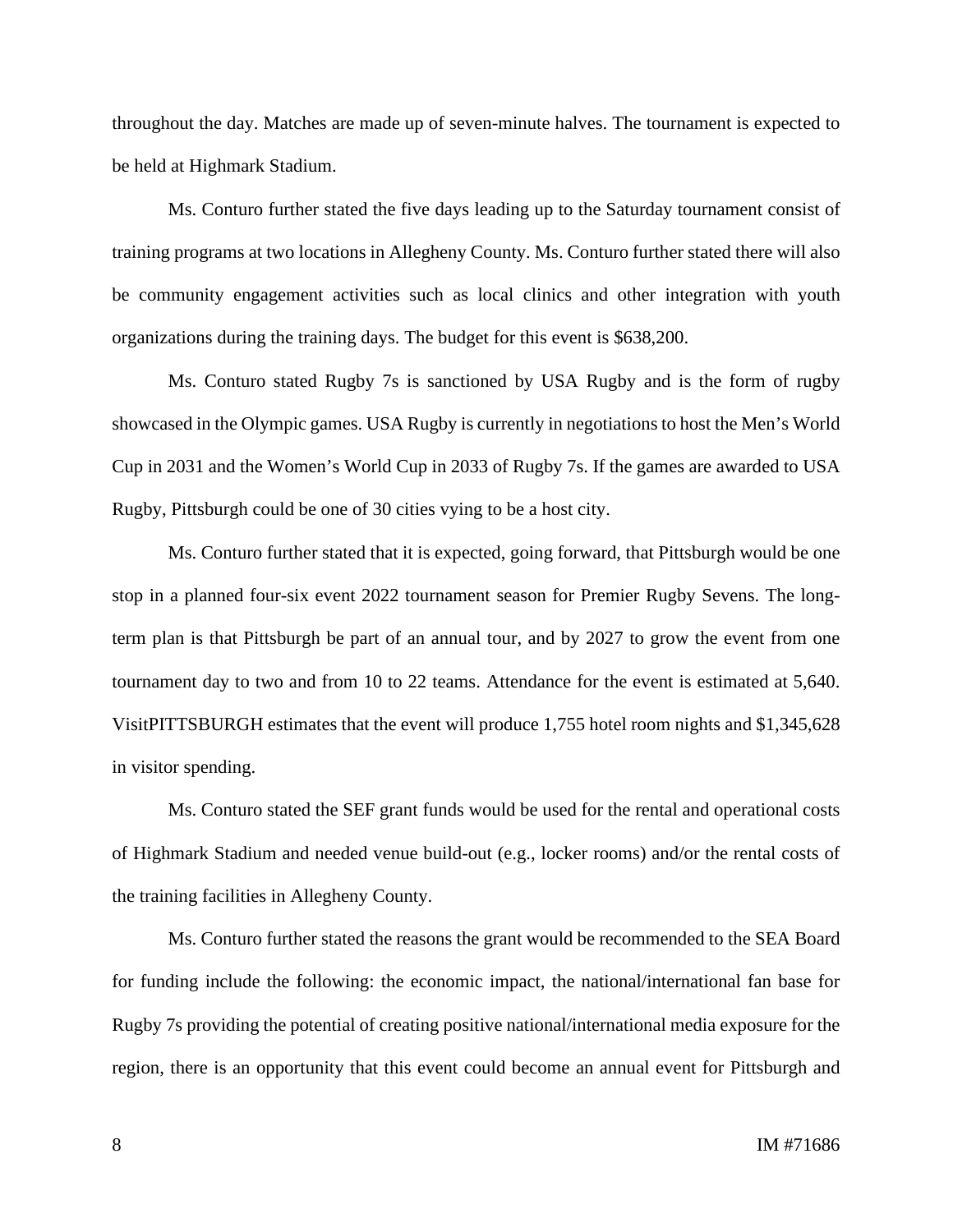could grow from one tournament day to two, the event could increase Pittsburgh's chances of being a location for the Men's World Cup in 2031 and the Women's World Cup in 2033, if USA Rugby is awarded those games, and the community engagement activities such as local clinics and other integration with youth organizations that could have a legacy impact for the sport in the region. Ms. Conturo further stated Jennifer Hawkins from VisitPITTSBURGH is present on the call.

Senator Costa asked if there were any questions.

Senator Fontana asked if the people at Highmark Stadium are committed to this.

Ms. Hawkins confirmed that is correct.

Senator Fontana stated that this event being held at Highmark Stadium will bring the people to the South Side, Station Square, and Downtown Pittsburgh with the temptation to spend money which is a good thing. Senator Fontana further stated this is a great opportunity to grow the game of rugby in our area.

Senator Costa asked if there were any questions from the board. Hearing none, he asked for a motion to approve. On a motion duly made, seconded, and unanimously carried, the following resolution was approved:

#### **RESOLUTION NO. SC006**

RESOLVED that in accordance with the ACT 42 EDTF Restricted Account Programs and Procedures the SEA Sports Commission hereby recommends to the SEA Board that a \$70,000 SEF grant be provided to Sevens Entertainment, LLC (d/b/a Premier Rugby Sevens) for Rugby 7s tournament to be held at Highmark Stadium on a Saturday in June or July 2022, together with training during the five days prior at locations in Allegheny County, pursuant to a grant agreement substantially in the form provided; and further that the proper officers and members of the SEA Sports Commission are hereby authorized to do all acts as may be necessary and proper to carry out the intent and purpose of this resolution.. All resolutions or parts thereof inconsistent with the provisions of this resolution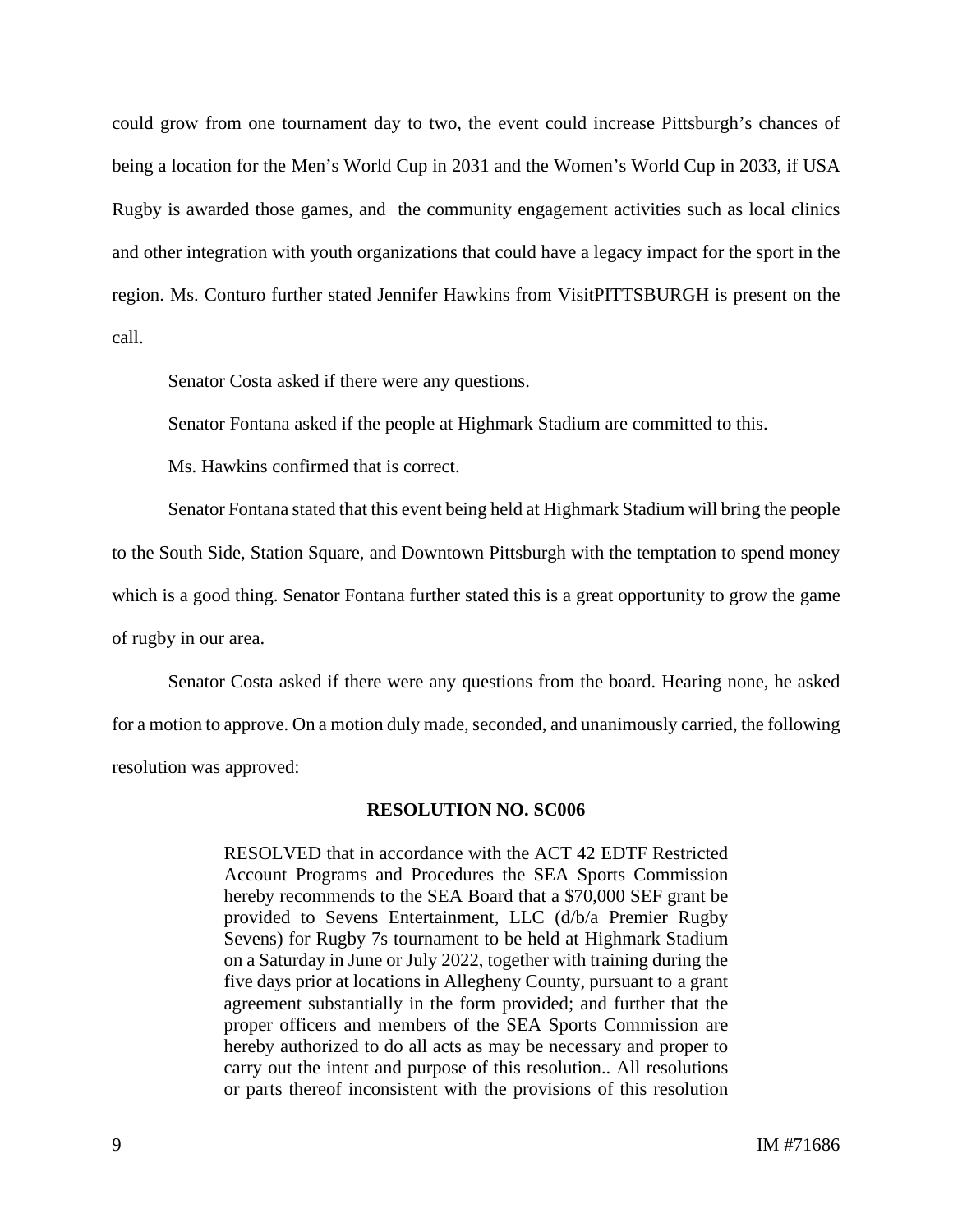are hereby repealed or rescinded, cancelled or annulled so far as the same affect this resolution.

Senator Costa continued to the next item on the agenda, recommendation of a SEF grant in the amount of \$75,000 to Pittsburgh Three Rivers Regatta, Inc. ("America's Regatta") in support of its Formula One Powerboat Races to be held July 28 through July 31, 2022.

Ms. Conturo stated that America's Regatta requests funding to support a four-day event of Formula One Powerboat races with a field of 34 drivers. The event would take place July 28 – July 31, 2022, in the Pittsburgh waters, and would use North Shore Riverfront Park and Point State Park. The applicant reports that the event would be the largest inland regatta featuring the most Formula One Powerboats ever assembled in the United States and that the sport has growing national and international interest. The event has a budget of \$1,208,505.

Ms. Conturo further stated the American Power Boat Association ("APBA") is the sanctioning body for Formula One Powerboat Racing, and the most recent Pittsburgh Regatta (2018) was only a three-day event with a smaller focus on Formula One Powerboat racing. Ms. Conturo stated the applicant reports that the three-day 2018 Regatta attracted 850,000 spectators, used 8,500 hotel room nights and generated \$38 million in consumer spending. The applicant estimates the 2022 four-day event will attract 1,200,000 visitors, use 13,000 – 15,000 room nights and generate \$72 million in consumer spending.

Ms. Conturo stated as part of the grant application and the requirements for funding is that the event as intended occurs. Before funding is released, there is a requirement of a final report which will confirm and detail the specifics of the event and provide any needed backup.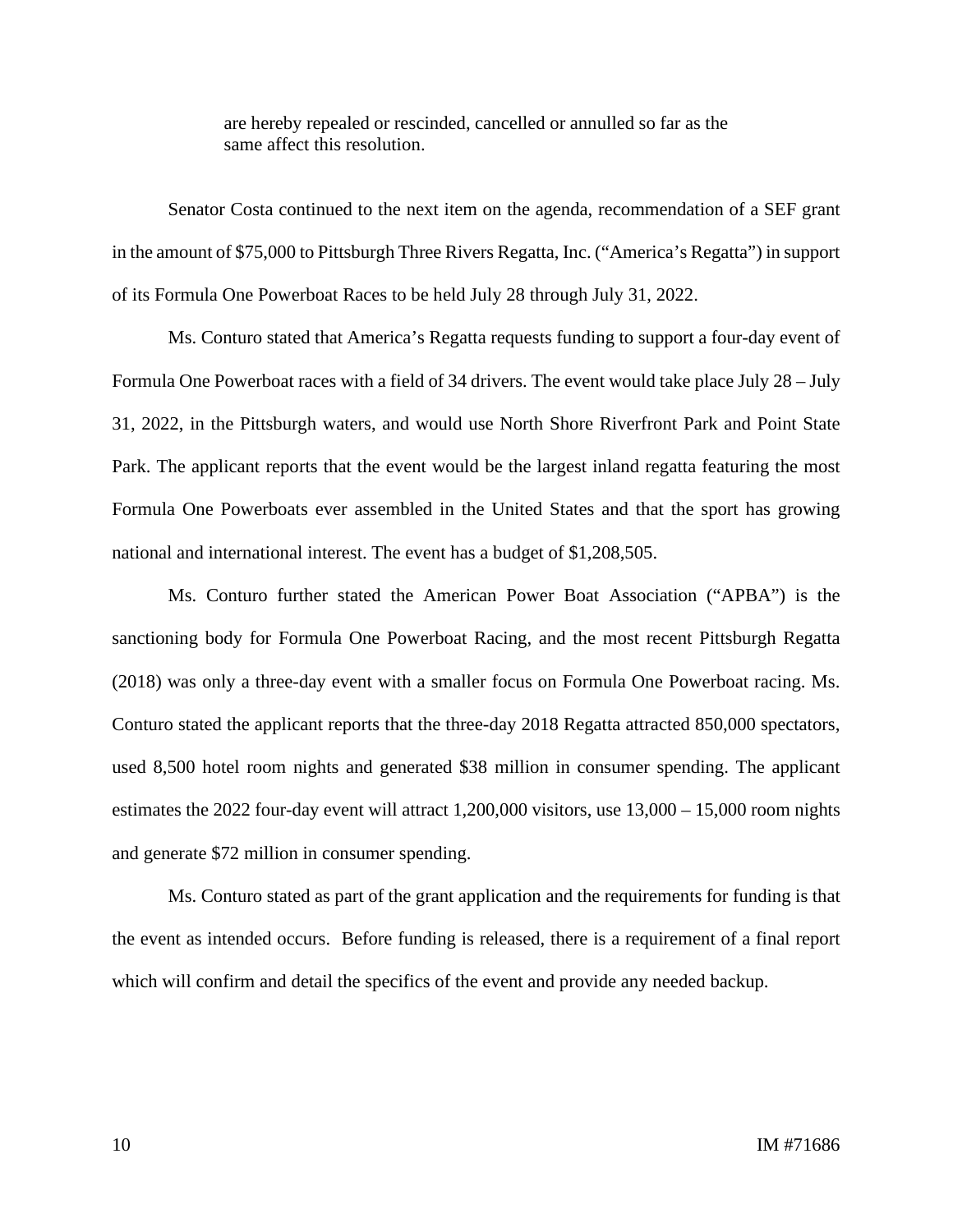Ms. Conturo further stated the SEF grant funds would be used to pay the costs of the City of Pittsburgh services (Public Works, Police, EMTs, etc.), private security, safety boats, and license fees/rentals for North Shore Riverfront Park and/or Point State Park.

Ms. Conturo stated the reasons the grant would be recommended to the SEA Board for funding include the following: the economic impact, the national/international fan base for Formula One Powerboat Racing, the event has the potential of creating positive national/international media exposure for the region, that the City has not had the regatta since 2018, and that this restructured regatta has the potential of becoming an annual event. Ms. Conturo stated John Bonassi from Pittsburgh Three Rivers Regatta is present on the call.

Senator Costa asked if there were any questions from the board.

Mr. Udin asked if there is any connection between this organization and this event and the controversial Three Rivers Regatta that did not occur in 2019.

Mr. Bonassi stated that there is no connection or affiliation, and this is a rebranded group known as America's Regatta. Mr. Bonassi further stated this regatta is completely restructured, with protocols in place to avoid any of the negative occurrences that occurred in 2019.

Senator Fontana stated that this has the potential to really grow the area for years to come, and hopefully they can get the needed sponsorships behind them.

Mr. Bonassi stated that that is exactly what they plan to do and that the authorization of an SEF grant is an excellent start for continued fundraising and sponsorship initiatives. Mr. Bonassi further stated there is a major challenge in that it costs approximately \$750,000 to \$1 million to hold the event. And, because it is free to attend, the sponsors are the stakeholders with respect to making the regatta successful.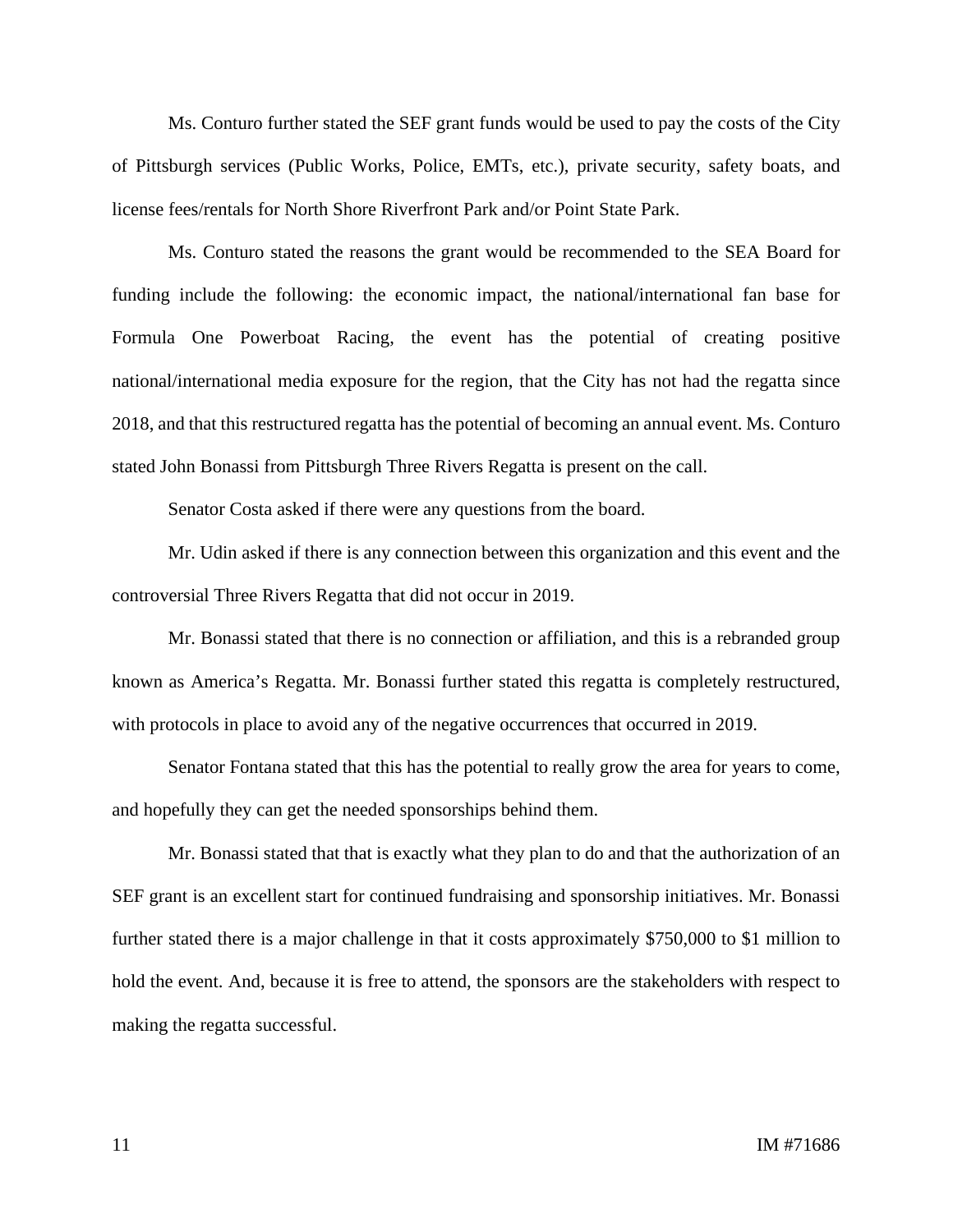Senator Fontana stated that this has the potential to bring a focus on Pittsburgh and its three

rivers for a big boost to tourism if sponsors can get behind it.

Senator Costa asked if there were any questions from the board. Hearing none, he asked for a motion to approve. On a motion duly made, seconded, and unanimously carried, the following resolution was approved:

## **RESOLUTION NO. SC007**

RESOLVED that in accordance with the ACT 42 EDTF Restricted Account Programs and Procedures the SEA Sports Commission hereby recommends to the SEA Board that a \$75,000 SEF grant be provided to The Pittsburgh Three Rivers Regatta, Inc. (d/b/a America's Regatta) for Formula One Powerboat Races to be held July 28 through July 31, 2022, pursuant to a grant agreement substantially in the form provided; and further that the proper officers and members of the SEA Sports Commission are hereby authorized to do all acts as may be necessary and proper to carry out the intent and purpose of this resolution. All resolutions or parts thereof inconsistent with the provisions of this resolution are hereby repealed or rescinded, cancelled or annulled so far as the same affect this resolution.

Senator Costa asked if anyone in the audience desired to address the board.

Mr. McDonald Jr. stated that the public was provided with three options for public participation: email, telephone, or the Zoom chat function. No public comments were submitted via email, there were no registrations to submit a public comment via telephone, and no comments were submitted via the Zoom chat function.

Senator Costa thanked everyone for their participation along with the members and staff that worked through this application process, as this is a historic moment as these are the first four grants to be recommended.